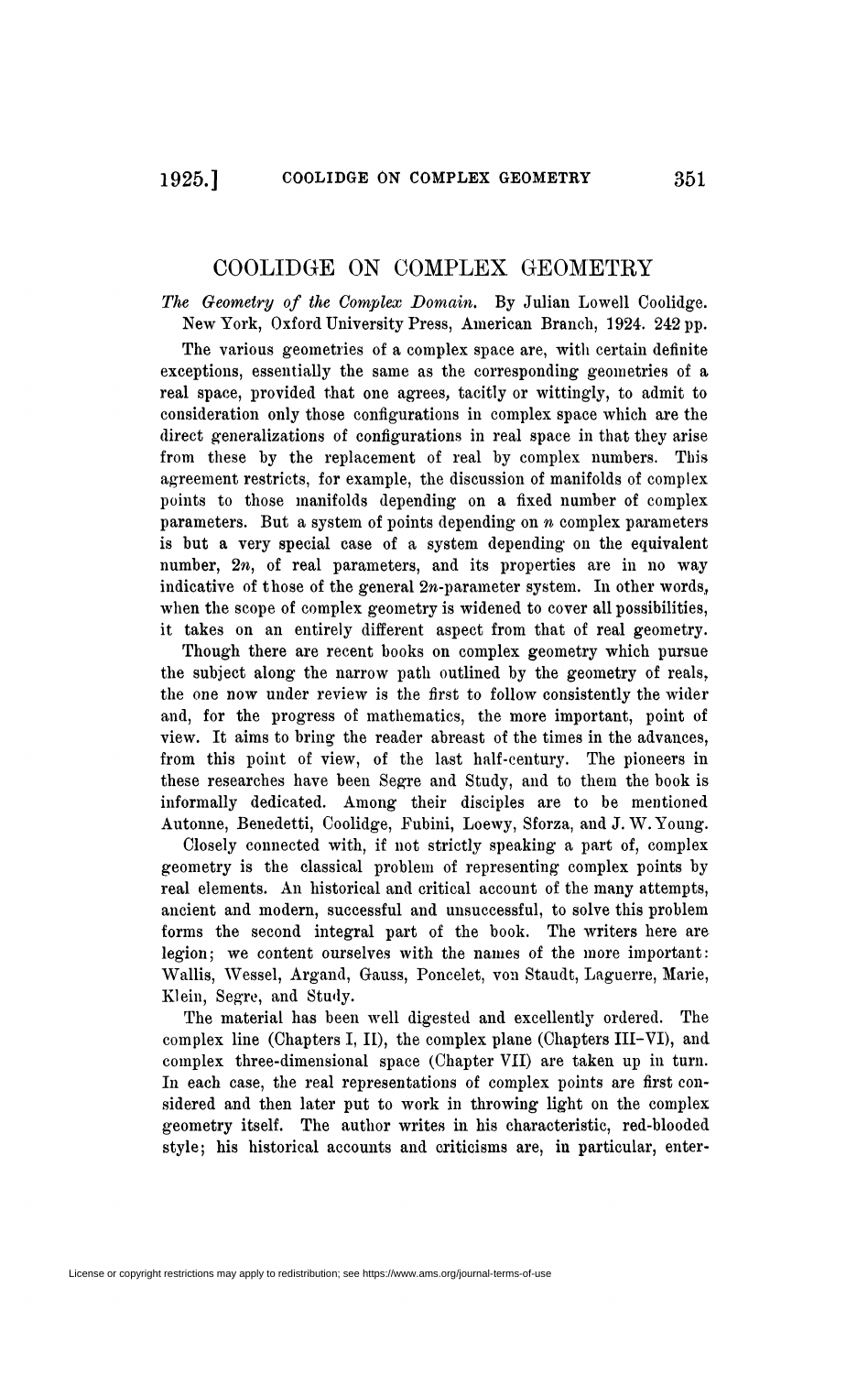taining and stimulating. He has at various stages, notably in connection with the differential geometry of manifolds of points, contributed original results.

The developments of the wider aspects of complex geometry pertain largely to manifolds of points depending on a fixed number of real parameters. The study of algebraic manifolds and their projective properties has received the lion's share of attention and forms a dominant feature of the present book. The general analytic manifolds and their differential properties have been discussed only recently, by the author himself.

If  $x_1, \ldots, x_n, x_{n+1}$  are complex variables and  $\overline{x}_1, \ldots, \overline{x}_n, \overline{x}_{n+1}$  are their conjugates, a polynomial which is homogeneous and of degree *m*  in each set of variables and has the property that it is a constant multiple of the conjugate-complex polynomial, is called a hyperalgebraic form. Using symbolic notation, we can write:  $(ax)^{m}(\overline{a}\overline{x})^{m}$ , where  $f(ax) = a_1x_1 + \cdots + a_nx_n + a_{n+1}x_{n+1}$ . When the order, 2m, of the form is equal to two, it reduces to the better known Hermitian form,  $(ax)$   $(\overline{a}\,\overline{x})$ .

If we think of  $x_1, \ldots, x_n, x_{n+1}$  as homogeneous coordinates of a point in a complex space of *n* dimensions, and set our hyperalgebraic form equal to zero, the locus of the equation obtained, if it has any locus other than singular points, is an algebraic manifold of the type just mentioned. The number of real parameters on which it depends is  $2n - 1$ , one less than the total number of real degrees of freedom of a point in the space in question. Manifolds coming under this head are the predominant algebraic manifolds in their respective spaces; among them, the simplest and most interesting are those represented by Hermitian forms.

With this orientation concerning the general scope of the book, we can proceed with greater appreciation to a detailed discussion of its contents.

The first chapter deals with the attempts to represent by real elements the complex points of a line. Outstanding is, of course, the classical representation of analysis, first discovered by Wessel and later rediscovered by Gauss and Argand. It is interesting to note that it was Gauss who first introduced the representation by means of points ; Wessel and Argand contented themselves with vectors.

The projective geometry of the complex line is the image of the real geometry of inversion in the Gauss plane, and we can best outline the content of the second chapter from this point of view. To a circle or a straight line in the Gauss plane corresponds on the complex line a system of points depending on one real parameter, known as a chain. A chain is characterized, analytically, by the fact that it can be represented by a Hermitian form, and, geometrically, by the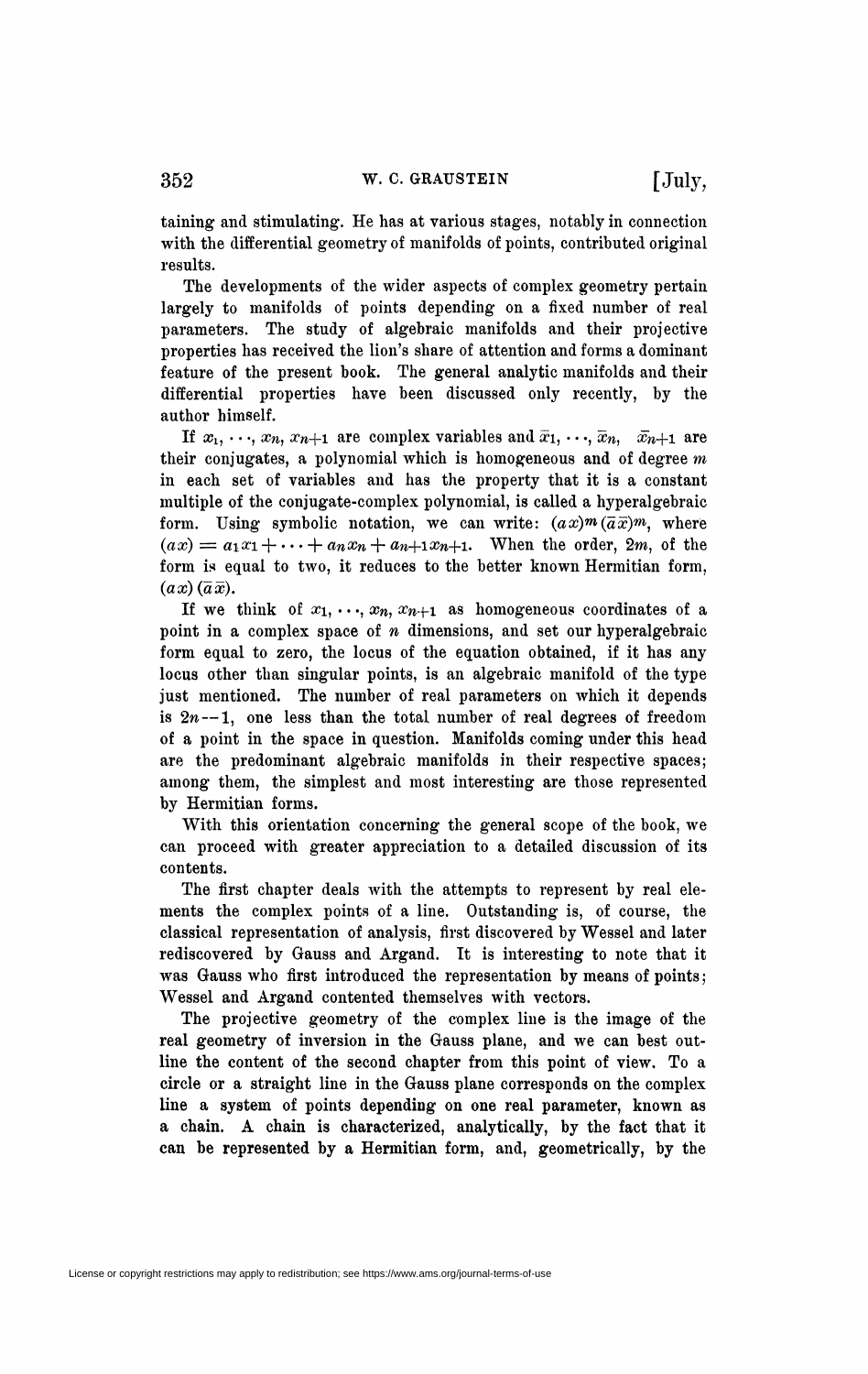properties that the cross ratios of any four of its points are real and that it contains the point making with any three of its points any given real cross ratio. The direct circular transformations of the Gauss plane correspond to the collineations of the line, whereas the indirect circular transformations, when interpreted on the line, are called anticollineations. Collineations preserve a given cross ratio, anti-collineations change it to the conjugate-complex value; both carry a chain into a chain, and, taken together, they are the only continuous oneto-one transformations of the complex line which preserve harmonic separation.

Among the many further developments of this chapter we mention only the study of algebraic threads. A thread is a system of points depending on one real parameter. An algebraic thread can be represented by a hyperalgebraic form. It corresponds in the Gauss plane to an algebraic curve, of order equal to that of the form. The same order is given to the thread and a geometrical significance is found for it. Class is also defined for the thread, by the application of a transformation on the line corresponding to the polar reciprocation in the circle  $x^2 + y^2 + 1 = 0$  in the plane.

In the projective geometry of the complex plane (Chapter V), we have, besides the chain of points, its dual, the chain of lines; the two are projectively equivalent, respectively, to the range of real points and the pencil of real lines. The projective equivalents of the real points (lines) of the plane play also fundamental roles; these are manifolds of points (lines) depending on two real parameters, known as chain congruences of points (lines). As in the previous case, we have here both collineations and anti-collineations.

Just as ordinary polar systems lead to conies, the anti-polarities yield the so-called hyperconics. These are represented by Hermitian forms. They consist, then, not of  $\infty^2$  but of  $\infty^3$  points. On the other hand, there are no curves which are entirely contained in one of them. A straight line meets one either in a chain of points, a single point, or nowhere; the case of intersection in a single point occurs only when the line contains its pole in the given anti-polarity, and so such a line is called a tangent. Discussion of further developments, of the theory of linear systems of hyperconics, and of the work on hypercurves, threeparameter systems of points represented by hyperalgebraic forms, we must forego.

The geometry of the subgroup of the group of collineations which possesses the Hermitian form  $(x\bar{x})$  as a relative invariant is known as a Hermitian metric of elliptic type. This metric and the parabolic metric resulting from it in the usual way are developed in detail. In the elliptic case, to which we confine ourselves, the governing group depends on three complex and three real parameters, Distance and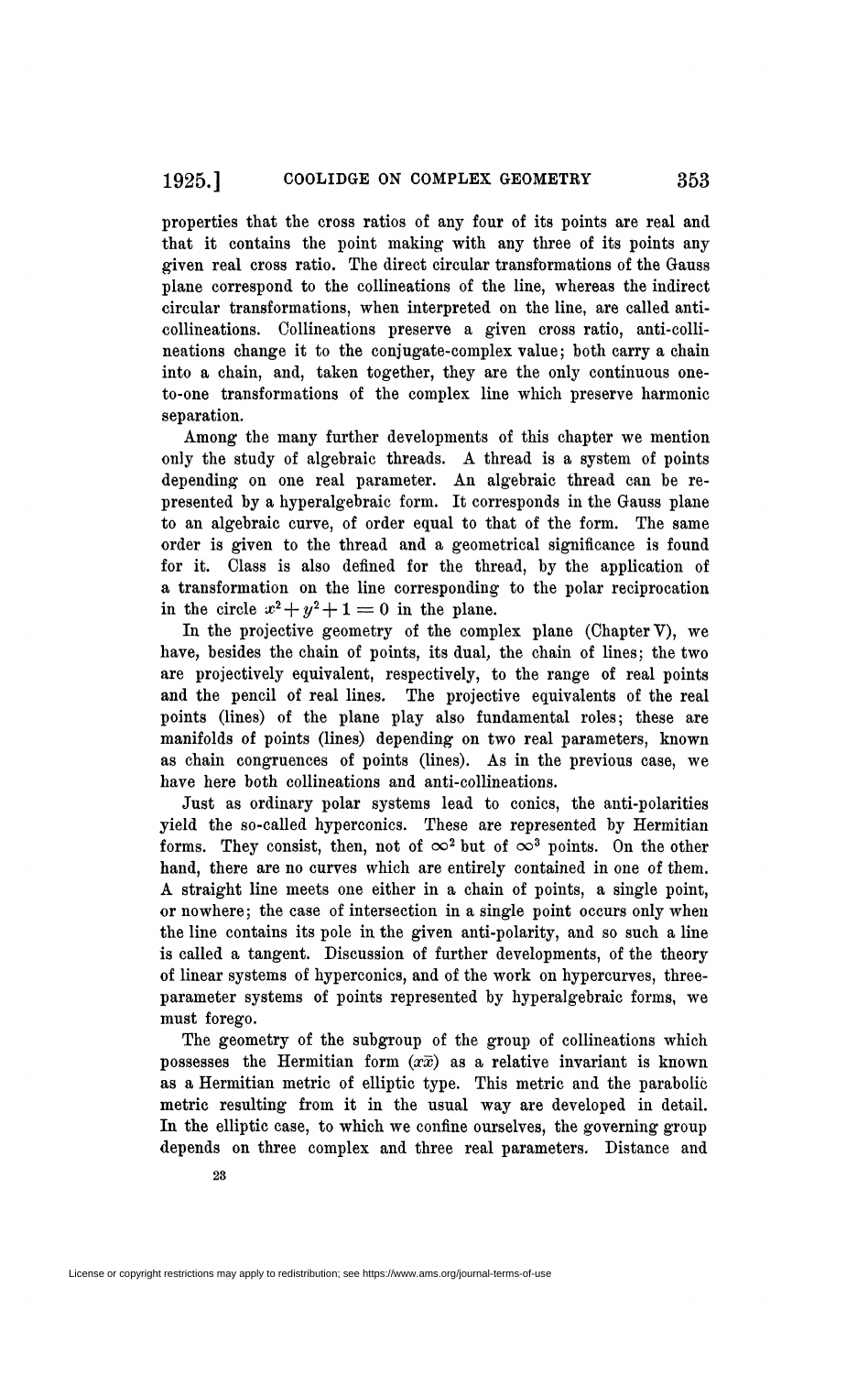angle are always real. A geodesic thread turns out to be a particular type of chain, characterized by the fact that its points are, in pairs, conjugate with respect to the fundamental form. The Hermitian trigonometry of a triangle is found to be identical with that of ordinary elliptic trigonometry only in case the altitudes are concurrent. In the discussion of the metric properties of hyperconics, it is discovered that the general hyperconic has a whole chain of foci and a chain of corresponding directrices, and that the ratio of the sines of the distances of a point on the hyperconic to a focus and to the corresponding directrix is not merely constant, but the same for all foci!

A representation of the complex points of the plane which is peculiarly applicable to the projective and metric theories just reviewed, is that of Segre. Thereby, each point is represented by a real point of a fourdimensional variety of the sixth order in a space of eight dimensions. Through each point of this  $S_4^6$  pass two conjugate imaginary planes of the  $S_4^6$ . The collineations and anti-collineations of the plane are represented in  $S_8$  by real collineations, which, in the one case, permute the planes of each of these systems and, in the other, interchange the two systems. A straight line is represented by a quadric surface, a chain by a conic, a chain congruence by a surface of Veronese (Cayley), and a hyperconic by the intersection of the  $S_4^6$  by a hyperplane. The Hermitian metrics appear on *Si* as classical non-euclidean metrics !

Chapters III and IV are devoted to a review of the various methods of representing the complex points on a curve and in a plane, respectively. Aside from the representation of Segre, just described, and that of Klein and Study, to which, for lack of space, we can give but passing mention, the most important of these methods are those of von Staudt, Marie, and Laguerre. According to von Staudt, an imaginary point is represented by the elliptic involution on the real line through the imaginary point which has as its double points the imaginary point and its conjugate, or, more accurately, by this involution provided with a sense. The Laguerre representation consists of the two real points, taken in a specified order, in which the isotropic lines through the given imaginary point intersect those through the conjugate-imaginary point: The Marie representation is also an ordered pair of points, lying on the real line through the given imaginary point. These three representations of an imaginary point, though apparently essentially different, are closely related. The points of the Laguerre representation, when rotated through a right angle about the mid-point of their segment, become those of the Marie representation; these are, in turn, a pair of points in the von Staudt involution, in fact, that pair whose distance apart is least.

The Laguerre and Marie representations of a curve have been exhaustively treated by Study. They both consist, in general, of real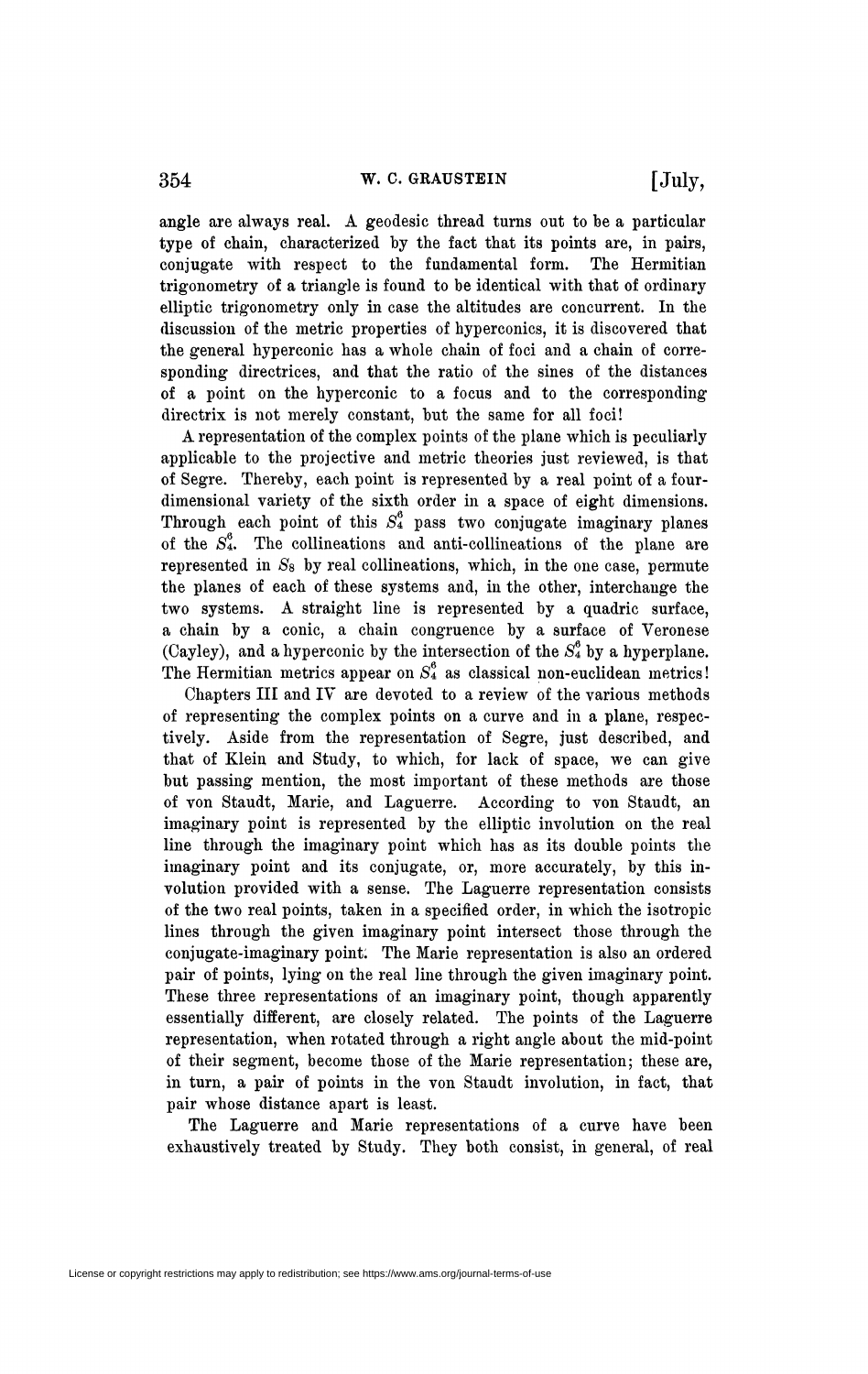transformations of the plane, inversely conformai transformations in the one case, and special directly equi-areal transformations in the other. These results are developed in Chapter VI, on the differential geometry of the plane. The remainder of the chapter consists of the author's recently published work on the differential geometry of two- and threeparameter manifolds of points.

The geometry of three-dimensional complex space is considered in Chapter VII. The projective theory follows, generally speaking, the lines of that in the plane. The representation of Marie still consists of an ordered pair of points; when applied to a curve, it yields two (translation) surfaces corresponding by an elliptic parallel map which is equi-areal and of invariant  $-1$ .\* The Laguerre representation is not so simple, consisting now of an oriented circle; the results thus far obtained concerning it are interesting and there is still room for further labors.

An interesting feature of this chapter is the geometry of the minimal plane (Beck, C. L, E. Moore). The chapter closes with some previously unpublished work of the author dealing with analytic manifolds depending on *n* real parameters,  $n = 2, 3, 4, 5$ , and establishing in particular the conditions that such a manifold contain one or more curves or surfaces.

A book on complex geometry can hardly be considered complete unless it establishes a logical foundation for the subject. The simplest foundation is an analytical foundation, based on the complex number system, and such a foundation is inherent in the opening chapters of the book. In the last chapter, the author carries through a more adventurous method, by means of postulates. A system of postulates for the real projective domain, that of his book on Non-Euclidean Geometry, is first developed and projective coordinates for real elements introduced. Imaginary elements are then defined by means of the elliptic involutions of von Staudt and finally acquire coordinates through the medium of von Staudt throws.

The reviewer has but one serious quarrel with the author. To be sure, he would have been happier if the author had followed Study in choosing the word membrane instead of the over-worked word congruence to designate a system of points depending on two real parameters. But this is a matter of minor importance, What caused much greater mental anguish was the author's indiscriminate use of the words complex and imaginary. He seems to have made no conscious

\* Cf. Graustein, *Real representations of complex curves,* ANNALS OF MATHEMATICS, (2), vol. 26 (1924), p. 143. The previous description by the reviewer, reproduced by Coolidge, has the disadvantage that it employs imaginary curves (the generators) on the representing surfaces.

License or copyright restrictions may apply to redistribution; see https://www.ams.org/journal-terms-of-use